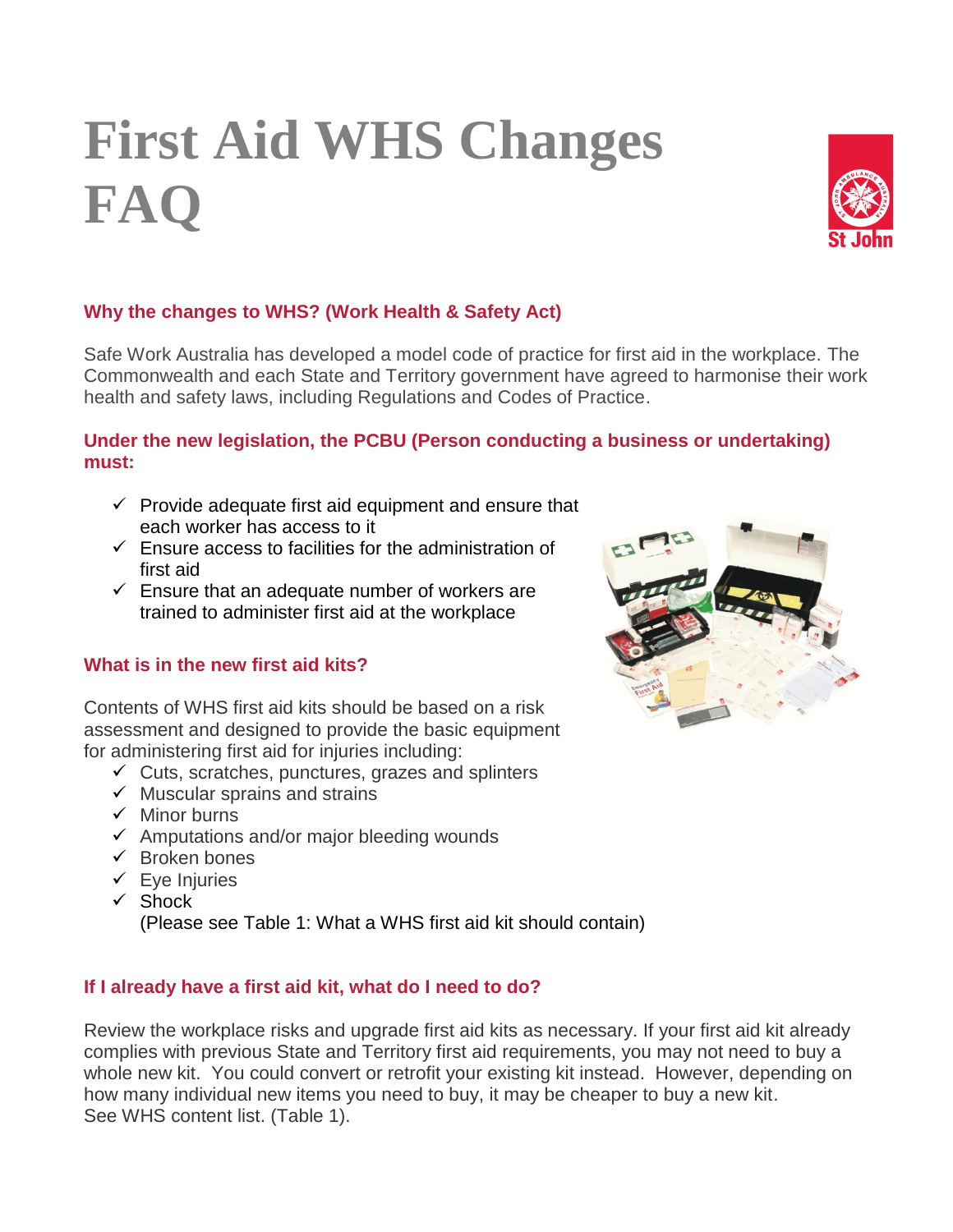#### **How do we work out how many kits we need and what to put in them?**

In the event of a serious injury or illness, quick access to the kit is vital. First aid kits should be located close to areas where there is a higher risk of injury or illness and be able to be retrieved promptly. Therefore it may be better to have two small kits in different locations in your workplace rather than one larger centrally located kit. A portable kit should be provided in vehicles of mobile workers.

Minimum contents for a Standard WHS Kit. (Table 1)

# **How often should I be checking my first aid kit, and what should I be checking for?**

A person in the workplace should be nominated to maintain the first aid kit (usually a designated first aider) and should:

- $\checkmark$  Monitor access to the first aid kit and ensure any items used are replaced as soon as practicable after use.
- $\checkmark$  Undertake regular checks (after each use or, if the kit is not used, at least once every 12 months) to ensure the kit contains a complete set of the required items. (An inventory list in the kit should be signed and dated after each check).
- $\checkmark$  Ensure the items are in good working order, have not deteriorated and are within their expiry dates.

#### **Where should a first aid kit be located?**

In the event of a serious injury or illness, quick access to the kit is vital. First aid kits should be kept in a prominent, accessible location in the workplace and able to be retrieved promptly. First aid kits should be located close to areas where there is a higher risk of injury or illness (Example: kitchen, workshop, loading dock)

#### **Do I need a first aid kit in my company car?**

A "workplace" is a place where work is carried out for a business or undertaking and includes any place where a worker goes, or is likely to be, while at work, including a car. A portable first aid kit should be provided in the vehicles of mobile workers if that is their workplace (couriers, taxi drivers, sales representatives, bus drivers, inspectors, etc.).

#### **What size and shape is best for a first aid kit?**

First aid kits can be any size, shape or type to suit your workplace, but each kit should:

- $\checkmark$  Be large enough to contain all the necessary items
- $\checkmark$  Be immediately identifiable with a white cross on green background that is prominently displayed on the outside
- $\checkmark$  Contain a list of the contents for that kit
- $\checkmark$  Be made of material that will protect the contents from dust, moisture and contamination.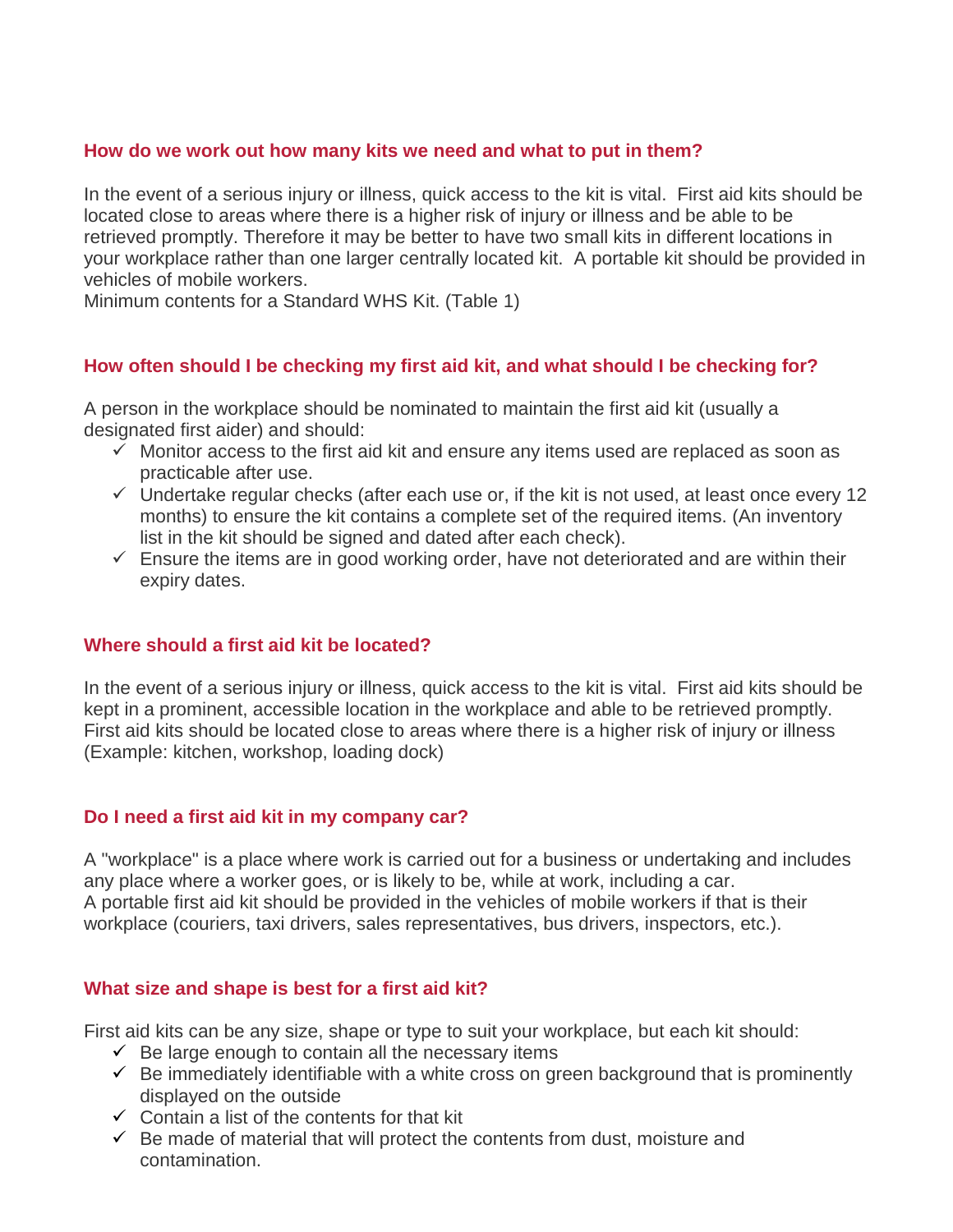#### **What other first aid equipment I should consider?**

Based on your assessment:

- $\checkmark$  Defibrillators
- $\checkmark$  Eve Wash
- $\checkmark$  Shower Equipment
- $\checkmark$  Additional modules for remote work (Extra bandages, whistle, torch, thermo blanket)
- $\checkmark$  Additional modules for outdoor work (more items for bites and stings)
- $\checkmark$  Additional modules for the treatment of burns

# **What is a 'module' in a first aid kit?**

The term 'module' has been used for some time to describe a group of additional items to be added to first aid kits where specific hazards exist. Burn, outdoor and remote modules have been developed to treat injuries that are more likely to occur in these situations.

#### **Do we need a first aid room?**

A first aid room should be established at the workplace if a risk assessment indicates that it would be difficult to administer appropriate first aid unless a first aid room is provided. A first aid room is recommended for:

- $\checkmark$  Low risk workplaces with 200 workers or more
- $\checkmark$  High risk workplaces with 100 workers or more

#### **WHS First Aid Kits and Modules:**

| <b>Item</b><br>Code | <b>WHS</b><br><b>Certified</b><br><b>Kits</b> | <b>WHS</b><br><b>Certified</b><br><b>Kits</b> | <b>DESCRIPTION</b>                  |
|---------------------|-----------------------------------------------|-----------------------------------------------|-------------------------------------|
|                     |                                               |                                               | <b>WHS KITS</b>                     |
| 677501              |                                               |                                               | NATIONAL WORKPLACE KIT - WALL MOUNT |
| 677502              |                                               |                                               | NATIONAL WORKPLACE KIT - PORTABLE   |
| 677503              |                                               |                                               | NATIONAL WORKPLACE KIT - WAIST BAG  |
| 640009              |                                               |                                               | NATIONAL WORKPLACE KIT - BASIC      |
| 600203              |                                               |                                               | CAR SAFETY KIT                      |
|                     |                                               |                                               | <b>MODULES</b>                      |
| 640041              |                                               |                                               | <b>BURN MODULE</b>                  |
| 640042              |                                               |                                               | REMOTE MODULE                       |
| 640043              |                                               |                                               | <b>OUTDOOR MODULE</b>               |